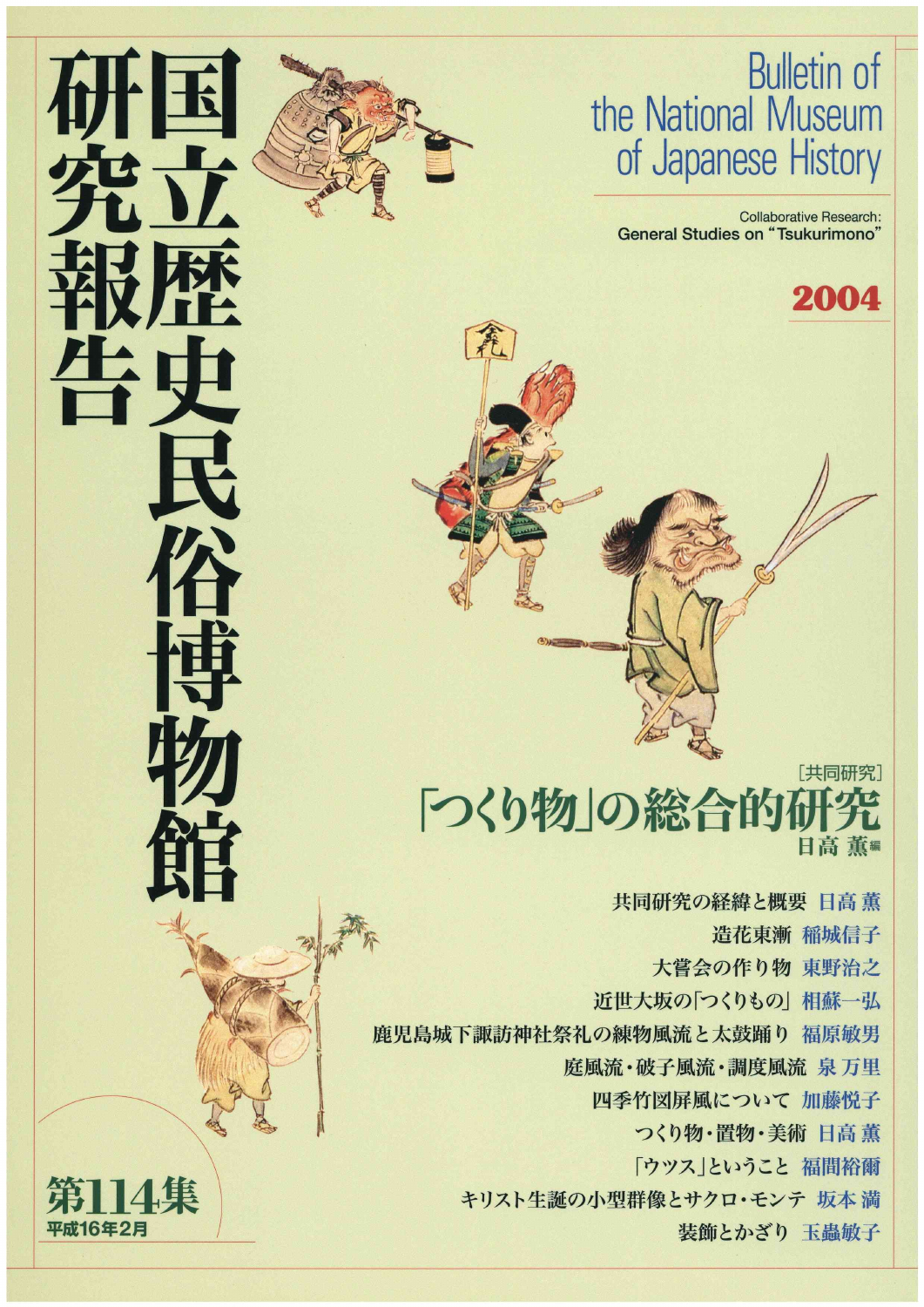# 国立歴史民俗博物館 研究報告

 $\mathcal{L}^{\text{max}}_{\text{max}}$ 

 $\sim$ 

[共同研究]「つくり物」の総合的研究

日高薫編

平成16年2月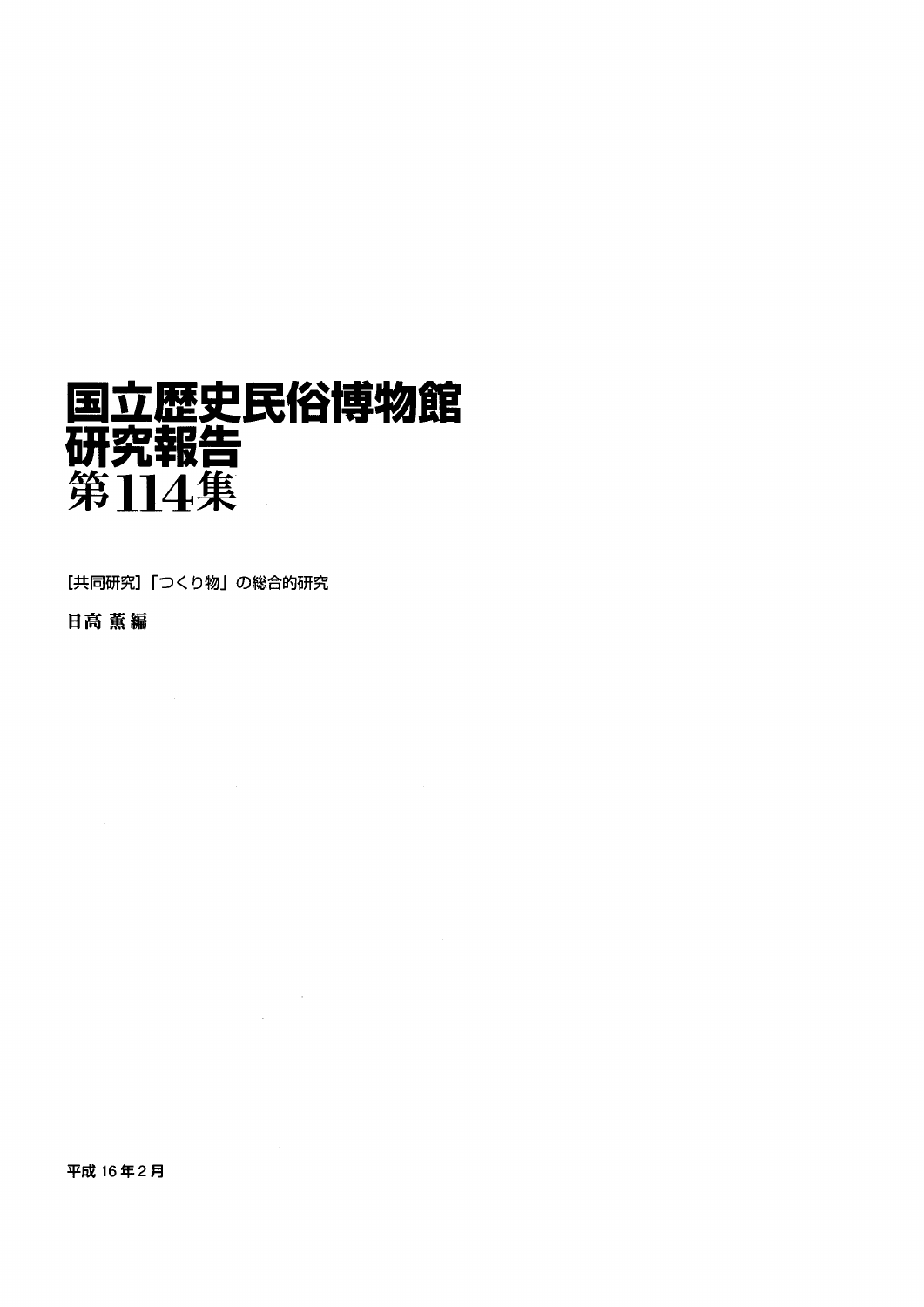#### 国立歴史民俗博物館研究報告 第114集

[共同研究]「つくり物」の総合的研究

▶ 表紙図版=薩摩国諏訪社祭礼練物図 (東京国立博物館蔵)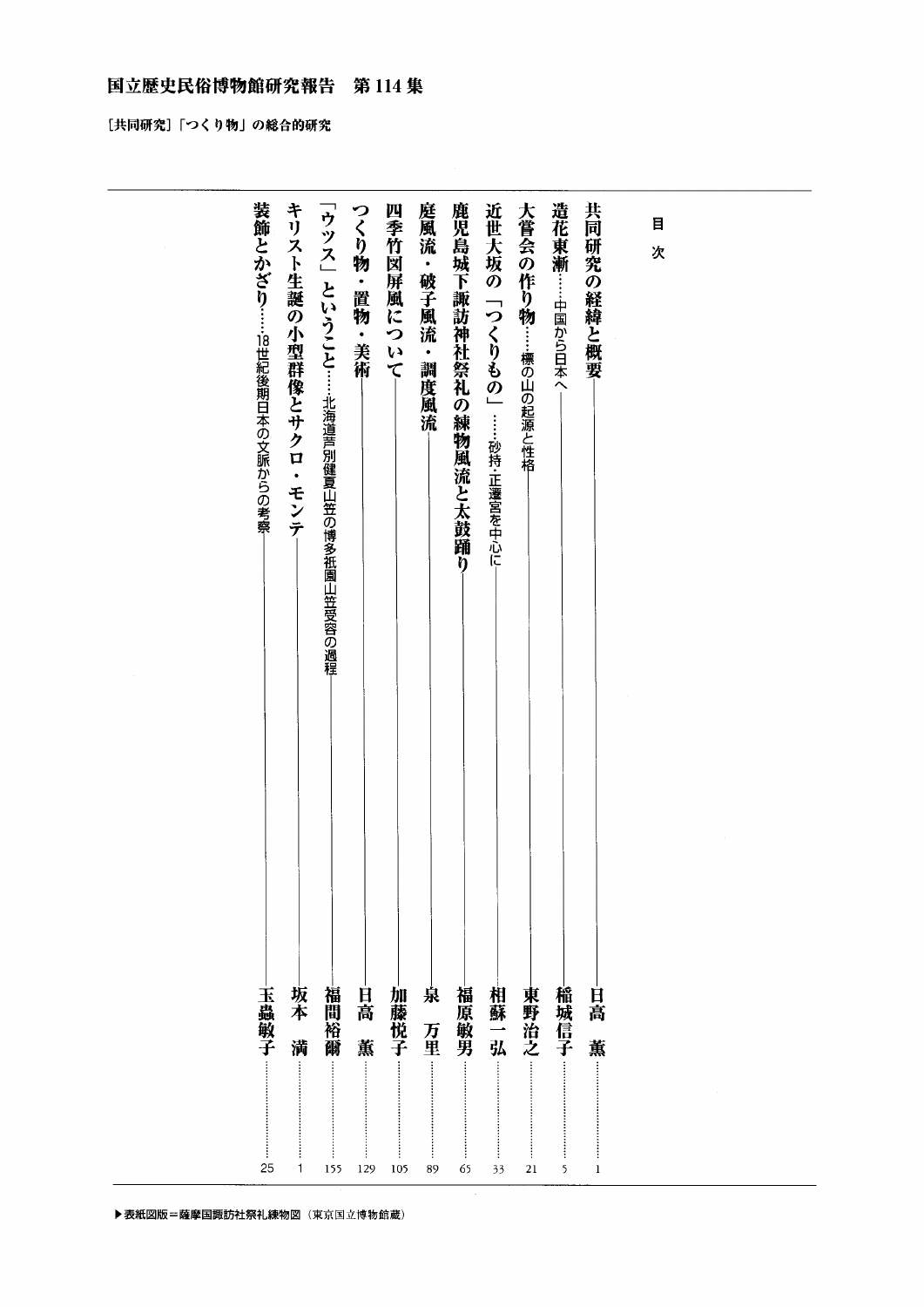### **Bulletin of** the Nat'ona Museum of Japanese History vol 114

Collaborative Research: General Studies on Tsukurimonc Edited bY HlDAKA Kaori

Contents:

| <b>HIDAKA Kaori</b>                                                                               |
|---------------------------------------------------------------------------------------------------|
| The Progress and the Outline of the Collaborative Research <b>Example 2014</b> 2014 2015          |
| <b>INAGI Nobuko</b>                                                                               |
|                                                                                                   |
| TONO Haruyuki                                                                                     |
| Tsukurimono of the Daijyo-e Festival-The Origin and the Charactor of the hyo-no-yama 21           |
| <b>AISO Kazuhiro</b>                                                                              |
| "Tsukurimono" in Osaka during the Early Modern Period                                             |
|                                                                                                   |
| <b>FUKUHARA Toshio</b>                                                                            |
| The Refined Processions and Drum Dances of the Festivals of Suwa Jinja Shrine                     |
|                                                                                                   |
| <b>IZUMI</b> Mari                                                                                 |
|                                                                                                   |
| <b>KATO Etsuko</b>                                                                                |
|                                                                                                   |
| HIDAKA Kaori                                                                                      |
|                                                                                                   |
| FUKUMA Yuji                                                                                       |
| "Transfer" - The Process of the Acceptance of the Hakata Gion Yamakasa                            |
|                                                                                                   |
| <b>SAKAMOTO Mitsuru</b>                                                                           |
| The Small Figures of the Nativity and the Sacro Monte <b>Communication and Strategier Area</b> 1  |
| <b>TAMAMUSHI Satoko</b>                                                                           |
| Soshoku and Kazari - A Study in the Context of Japan at the End of the 18th Century manuscence 25 |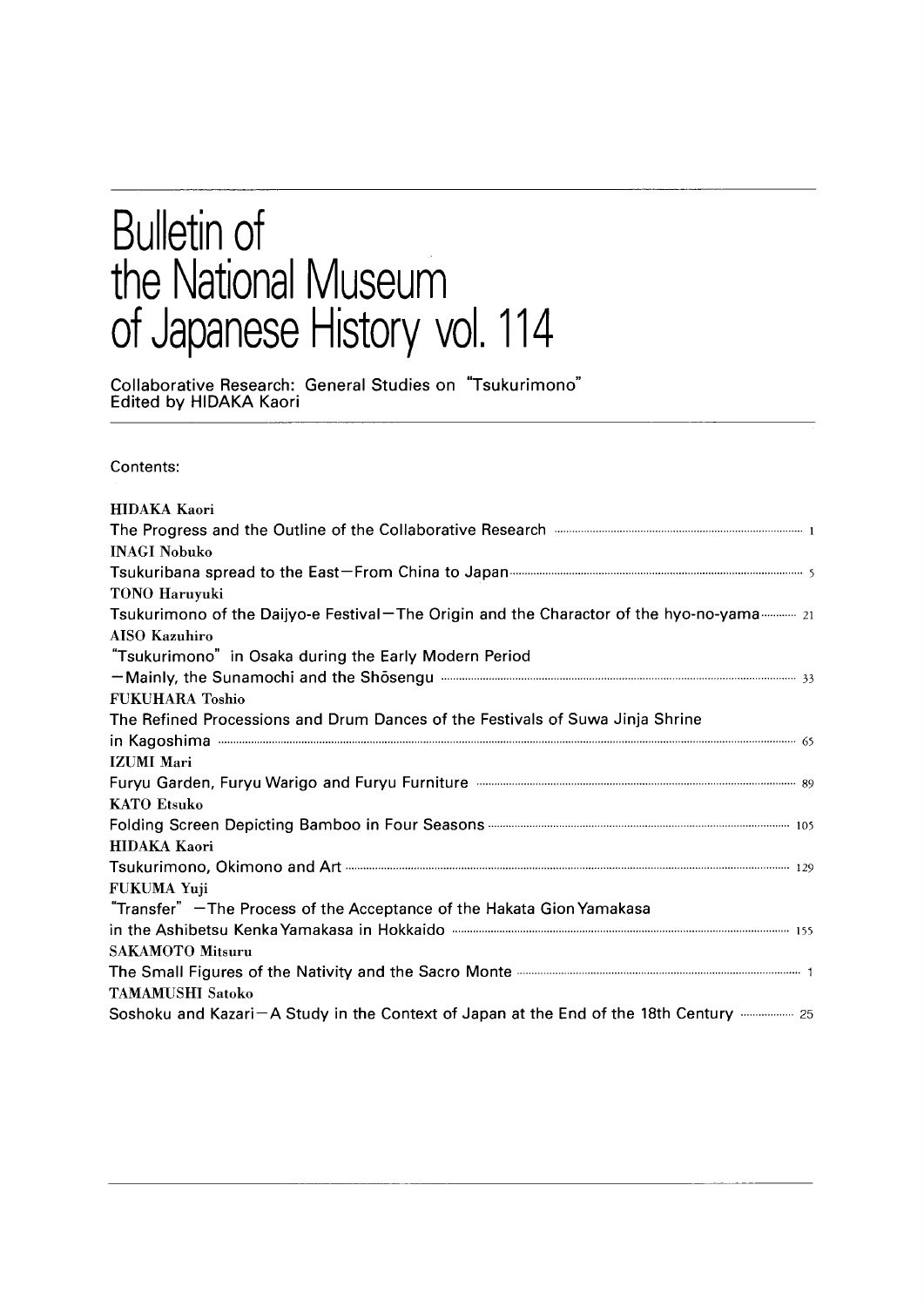#### [国立歴史民俗博物館研究報告編集委員会]

館外委員(五十音順)

- 後藤 直 東京大学大学院人文社会系研究科
- 田中宣一 成城大学文芸学部
- 濱島正士 別府大学文学部
- 森 公章 東洋大学文学部

#### 館内委員

- 澤田和人 情報資料研究部 設楽博己 考古研究部(編集委員長) 辻誠一郎 歴史研究部
- 常光 徹 民俗研究部
- 西本豊弘 考古研究部(研究連携委員長)

#### 国立歴史民俗博物館研究報告 第114集 日高薫編

experience and the second second second 平成16年(2004)2月27日 第1版第1刷発行

(非売品)

#### 発行所

#### experience and the second second second 国立歴史民俗博物館

〒285-8502千葉県佐倉市城内町117aO43-486-0123(代)

#### 印刷・製本所

#### experience in the contract of the contract of

 ニッセイエブロ株式会社 〒105-0004 東京都港区新橋5-20-4む03-5733-5151(代) [装丁] 中山銀士・佐藤睦美

◎国立歴史民俗博物館 2004